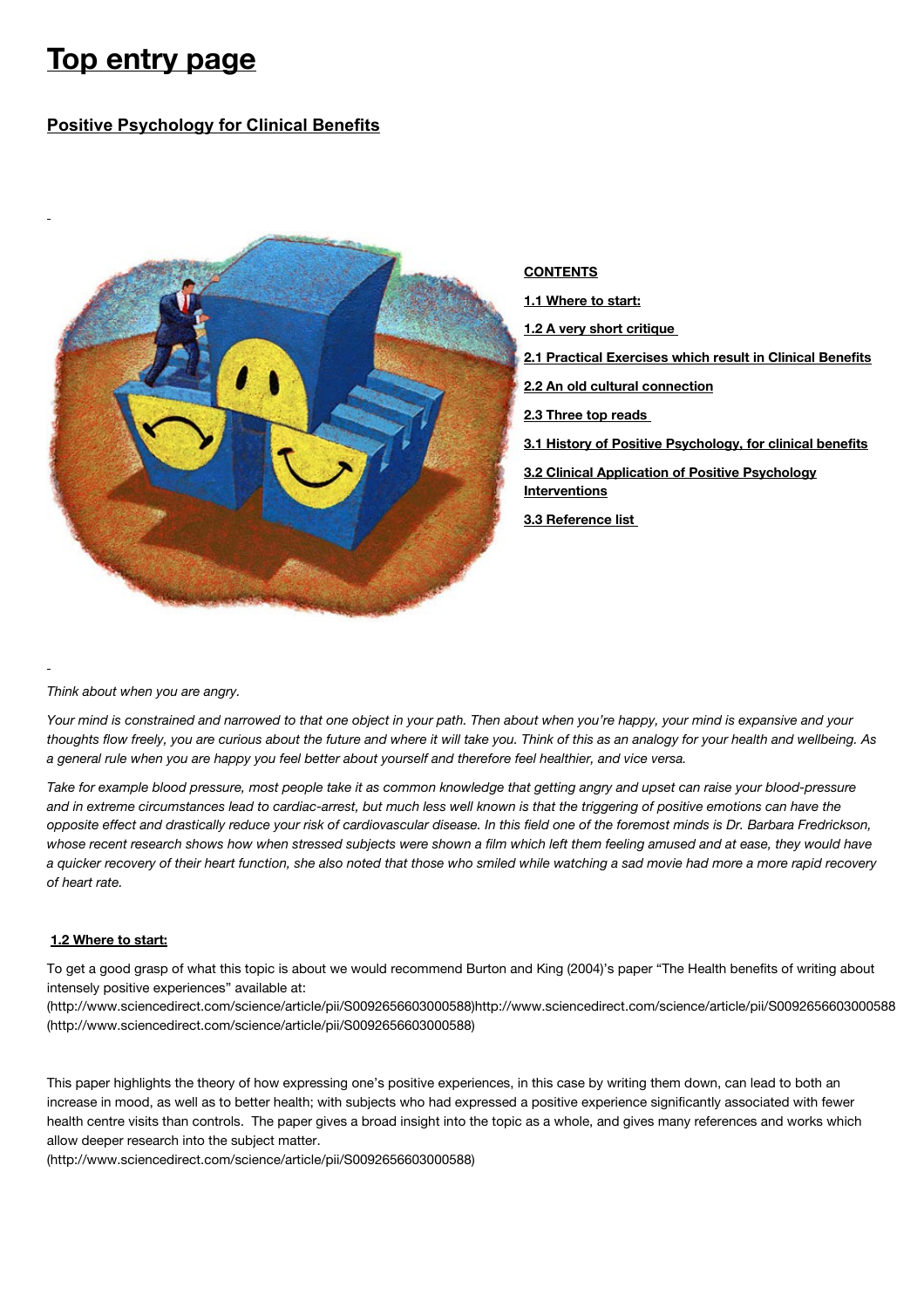Like many papers which use the writing method for positive expression, the results show that the method "works" but they cannot provide a concrete indication of why this happens (King, 2002). The results also showed that writing about one's negative experiences can have the same effect as IPEs (Intensely Positive Experiences) thus confounding the theory that these positive experiences are causal of the greater health.

# Dear Mr. Chins

Since I'm doing this prison smart programme everything turns out to be the best for me, my mind dont snop onymore like before and I know that this would help we in the future aswell. When I medatete I feel delighted. relieved, relaxed, loyal, the list is endless, in fact I know now that I can live a positive life with no anger what so Raymond Crouch who took part in an Art of here at Medium B, you really hod the power to come and<br>changed my life forever. In really not a person of crime the only problem was that I was shaking when people irritated me cand my anger started controlling me, but now thats a memory of the past thanks to you Mr. Chins.

McChins this what you had done for me may God<br>"Iless you. I came from a very poor family and I<br>lont think I woulded do this outside because R650 s to much to pay. but this that gouve teached me Mr.<br>hins it's priceless to me and it means a lot to me and ty future that's waiting out there, add to the list thanks to a Mr Chins I also ndonger Snoke. In a song writer ad petermer. It look for a part time job and than vecord y songs and than live a happy positive live."Thanks to the<br>1an that changed the life of a star Mr. Chins is a real for. 'sur best student Raymond Crouch meerely  $2\pi t$ 

**This Image,** is one of the more heartwarming examples of the benefits of positivity in both in a clinical and non-clinical environment.

It shows the response of an inmate named Living prisoner programme and reccounts how the programme has aided him both in his outlook on life and his psychological health. The programme works with inmates doing such activities as giving classes in yoga, and as is mentioned in the letter, and in the paper above, uses the writing of the inmates positive experiences to appreciate what they have in life, and to *"add to the list"*  by accumulating more positive experiences in the future.

The work of the programme can be seen [here: http://www.artofliving.org/za-en/prison](http://www.artofliving.org/za-en/prison-program-testimonials)program-testimonials

(http://www.artofliving.org/za-en/prisonprogram-testimonials) and goes into much greater depth about their work and shows many other testimonials by prisoners regarding their experiences, and how their lives have been changed for the better, which are well worth reading if only to allow *you* to appreciate the positives in your own life and thus gain a practical experience of the benefits and how much better you feel when positive!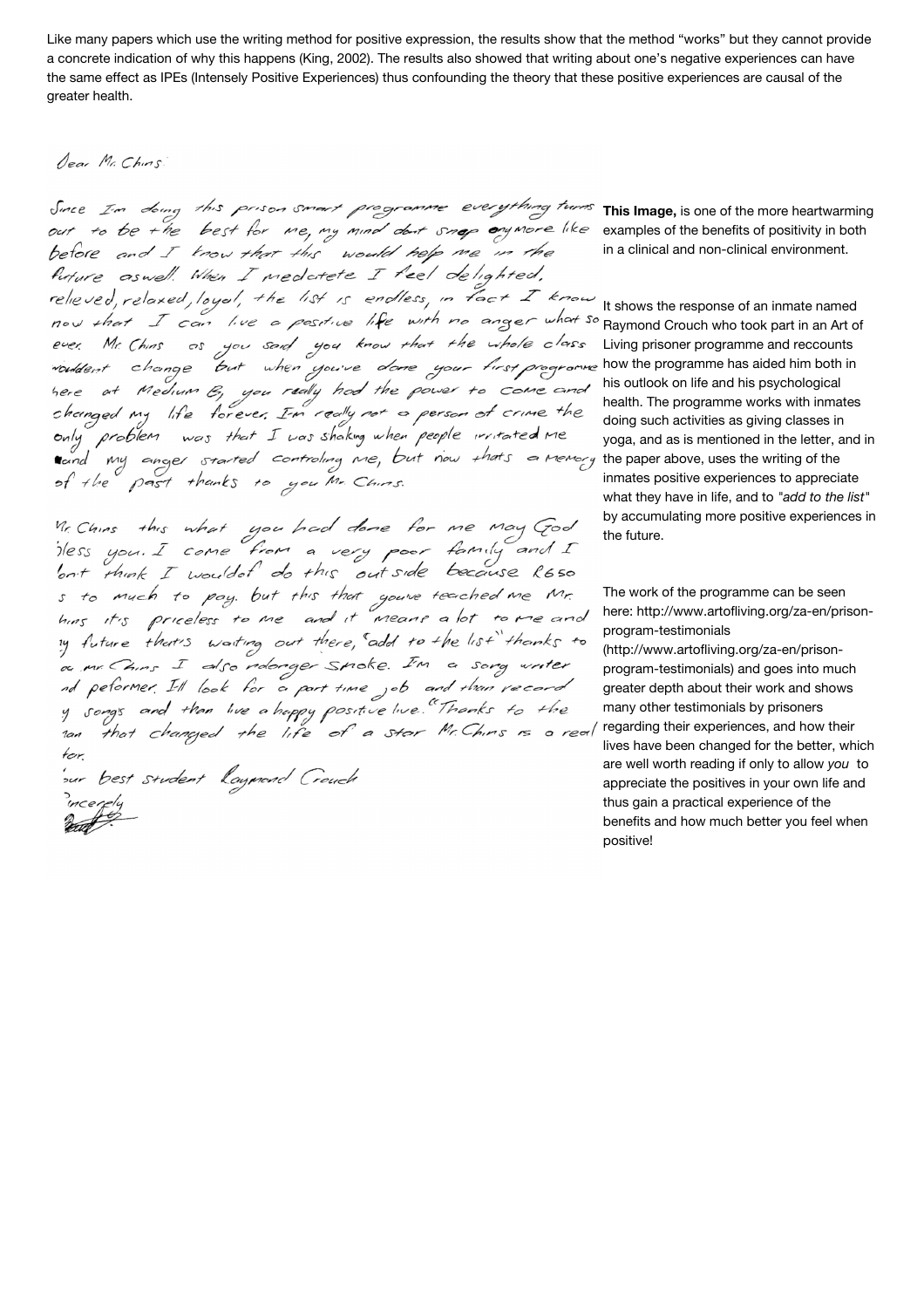## **2.1 Practical Exercises which result in clinical benefits.**

#### **Practical Exercise 1**

It was Burton & King (2004) who tested the clinical benefits of writing ab

**Aim**: to test if writing about an IPE would hold any clinical benefits.out an intensively positive emotional experience (IPE).

**Practical exercise**: Participants had to commit to three consecutive days of 20-minute writing sessions about their experience. The procedure included filling in mood-testing surveys before and after each writing session.

**Clinical benefits found**: The results of the statistical analysis showed that the individuals who wrote about their IPEs reported significantly less illnesses following the writing exercise in comparison to the control group.

**Why not try it yourself?** Designate just 20 minutes of your day to writing a short essay describing an experience in your life which has affected you significantly in an emotionally positive way. You will be able to test if it has had a clinical benefit by monitoring your health in the following months- as done in the previous study.



#### **Practical Exercise 2**

In 2005, Seligman & Steen claimed that by using the "Three good things" exercise, clinical mental health benefits were reported. This exercise is simple and can be easily repeated.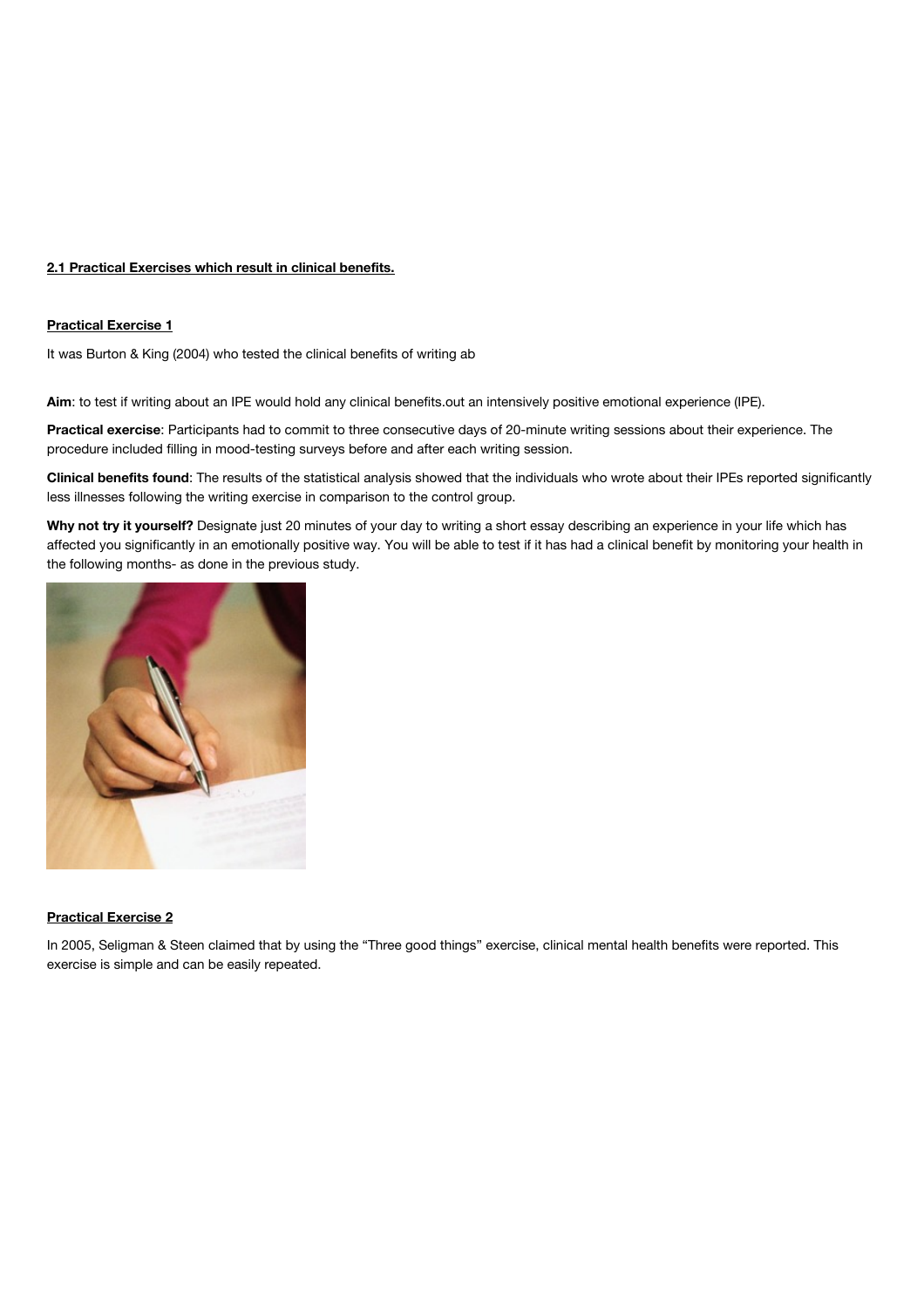

**Aim**: to test if reflection of three things that have made you happy/you have enjoyed throughout the day brings any mental health benefits.

**Practical exercise**: Participants had to reflect for a few minutes at the end of the day to think about/write down three things that made them happy. They could be something small or something of substantial importance- the choice was personal.

**Results**: It was shown that the participants' happiness was increased and depressive symptoms were decreased for six months following the exercise.





# **Decreased Depression**



**Why not try it yourself?** This is an extremely simple and quick exercise and has proven results.

To read further information on the "Three good things" exercise, click on the link below:

**[http://www.actionforhappiness.org/take-action/find-three-good-things-each-day \(http://www.actionforhappiness.org/take](http://www.actionforhappiness.org/take-action/find-three-good-things-each-day)action/find-three-good-things-each-day)**

# **2.2 An old cultural connection.**

The birth of positive psychology as we currently occurred in 1998 when Seligman made his Presidential Address to the American Psychological Association.

Seligman highlighted the fact that since WWII, Psychology had neglected two of its missions: aiding people to lead more fulfilling lives and nurturing high talent (Linley et al., 2007).

To enable us to learn a little more about the mental health issues which emerged from WWII, let us look at "The Disease model" in a short youtube video from "Go Strengths Online":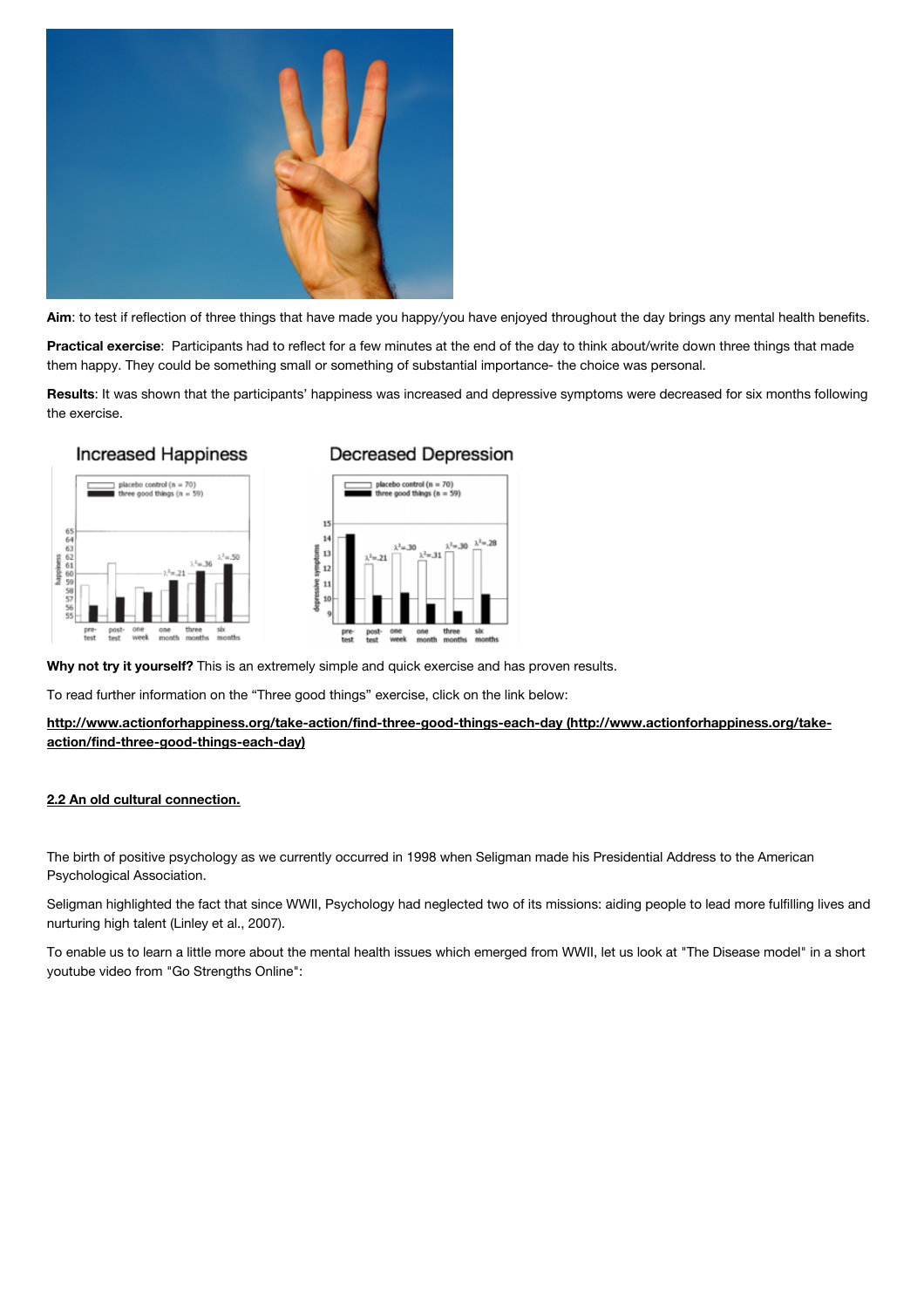Looking back to pre-Seligman, there are many recognised ancestors of Positive Psychology. Since at least the time of great thinkers such as; Socrates, Aristotle and Plato,the "good life" has been subject of many a debate (Duckworth et al, 2004).



#### **2.3 Three Top Reads.**

- 1. *"Positive Psychology In Clinical Practice."* by Duckworth et al., (2004). **Abstract:** Positive psychology is the scientific study of positive experiences and positive individual traits, and the institutions that facilitate their development. A field concerned with well-being and optimal functioning, positive psychology aims to broaden the focus of clinical psychology beyond suffering and its direct alleviation. Our proposed conceptual framework parses happiness into three domains: pleasure, engagement, and meaning. For each of these constructs, there are now valid and practical assessment tools appropriate for the clinical setting. Additionally, mounting evidence demonstrates the efficacy and effectiveness of positive interventions aimed at cultivating pleasure, engagement, and meaning. We contend that positive interventions are justifiable in their own right. Positive interventions may also usefully supplement direct attempts to prevent and treat psychopathology and, indeed, may covertly be a central component of good psychotherapy as it is done now.
- 2. **"Positive Psychology Progress: Empirical Validation of Interventions."** By Seligman & Steen (2005). **Abstract:** Positive psychology has flourished in the last five years. We review its recent developments, including books, meetings, courses, and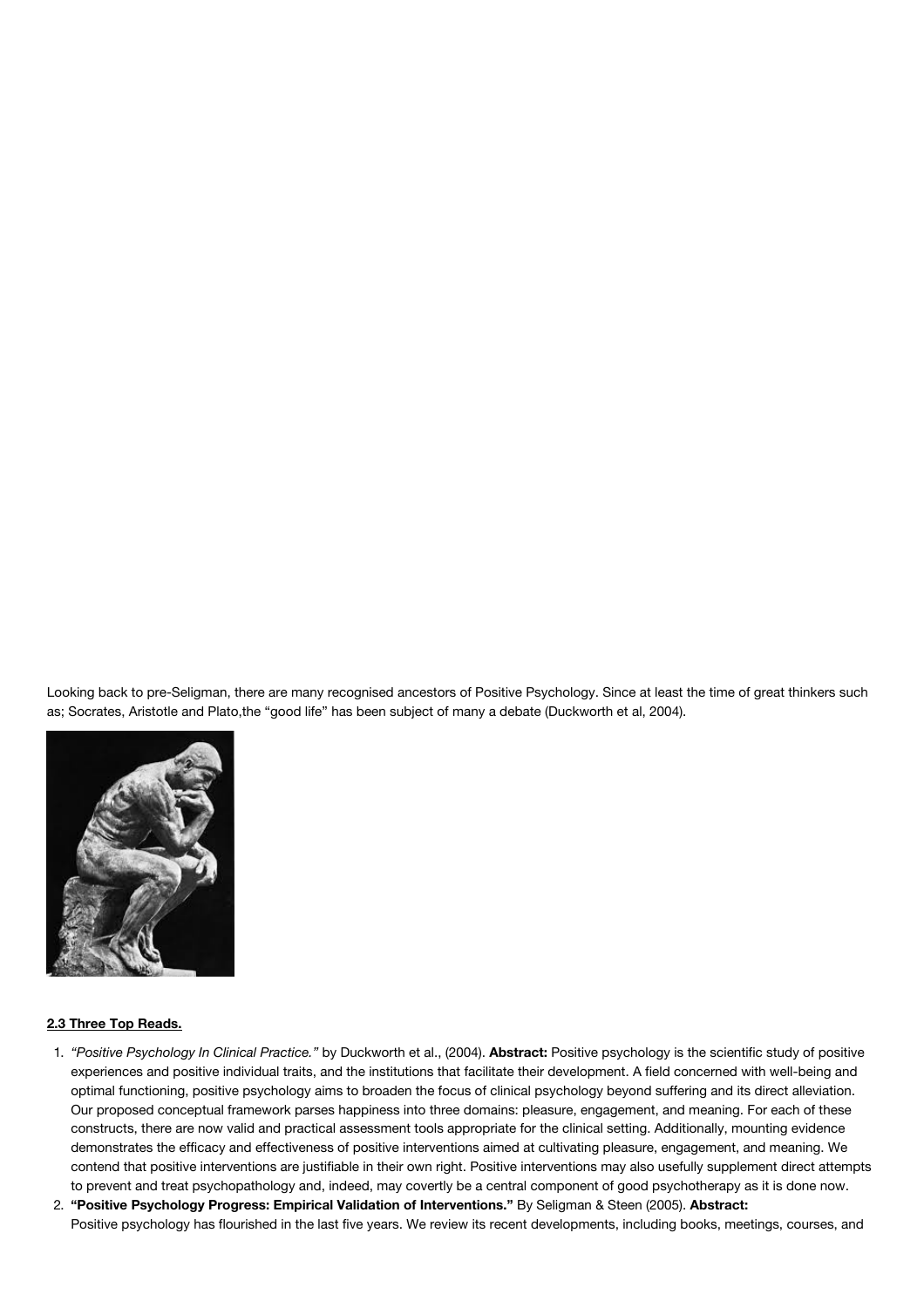conferences. We discuss the newly-created classification of character strengths and virtues, a positive complement to the DSM's, and we present some

cross cultural findings that suggest surprising ubiquity of strengths and virtues. Finally, we focus on psychological interventions that increase individual happiness. In a six-group, random assignment, placebo-controlled Internet study, we tested five purported happiness interventions

and one plausible control exercise. We found that three of the interventions lastingly increased happiness and decreased depressive symptoms. Positive interventions can supplement traditional interventions that relieve suffering and this may someday be the practical legacy of positive

psychology.

#### 3. **"Positive Psychology: Past, present, and (possible) future."** By Lindley et al., (2006). **Abstract:**

What is positive psychology? Where has it come from? Where is it going? These are the questions we address in this article. In defining positive psychology, we distinguish between the meta-psychological level, where the aim of positive psychology is to redress the imbalance in psychology research and practice, and the pragmatic level, which is concerned with what positive psychologists do, in terms of their research, practice, and areas of interest. These distinctions in how we understand positive psychology are then used to shape conceptions of possible futures for positive psychology. In conclusion, we identify several pertinent issues for the consideration of positive psychology as it moves forward. These include the need to synthesize the positive and negative, build on its historical antecedents, integrate across levels of analysis, build constituency with powerful stakeholders, and be aware of the implications of description versus prescription.



#### **3.1 History of Positive Psychology for Clinical Benefits**

In 1998, Martin Seligman introduced Positive psychology as its own phenomenon; aiming to expand the focus of clinical psychology building strengths, beyond the individuals vulnerabilities and suffering, supplementing a 'fix-what's-wrong' approach to therapy, with a 'build-what's-strong' approach. Seligman stressed how of a persons' ambitions, positive life experiences and strengths of character could act as a buffer against psychological disorders.

However positive psychology is not a novel phenomenon, with its roots present in philosophical and religious explorations since the time of Socrates, Plato and Aristotle. Positive psychologists did not invent positive emotion, good character or well-being, they brought these ideas to attention for them to be scientifically investigated. Aspects of positive psychology have existed within other areas of psychology for some time, e.g. behaviorism, cognitive therapy, humanistic psychology and existential psychology all contribute to our current understanding of positivity in human experiences; e.g. Freud's (1933/1977) pleasure principle research and Frankl's (1984) work on finding meaning under the most dire human circumstances.

The roots of positive psychology can be traced to humanistic psychology movement, when humanistic psychologists James Maslow (1958) and Carl Rodgers (1961) attempted to make a movement from the focus on negative aspects of human suffering studied at the time, towards the study of healthy, creative and self-actualized individuals. Many of the same questions asked by positive psychologists now have been previously touched upon by humanistic psychologists, e.g. what is the good life? When are individuals at their best? Carl Rodgers, used client-centered therapy, with the belief that individuals had the power to develop and improve their functioning through discovering and understanding themselves (Rodgers 1961). Maslow (1962), was interested in the self-actualization of individuals, maximizing their talents and strengths through therapy. This concept of a self-actualized person, is the basis of much current positive psychology research, developed by Seligman et al (1998).

Philosophy and religion have long questioned what it is that makes us happy. There is evidence that positive psychology interventions have originated from religion, e.g. mindfulness meditation from Buddhism. Mindfulness is the intentionally focused awareness of your immediate experience. Mindfulness meditation has been used to reduce stress, anxiety and depression by getting the individual to focus on and enjoy the experience at the time. This coping strategy that Buddhists have used for thousands of years, has recently aided the growth and development of techniques used in positive psychology for clinical benefits.

#### **3.2 Clinical Application of Positive Psychology Interventions**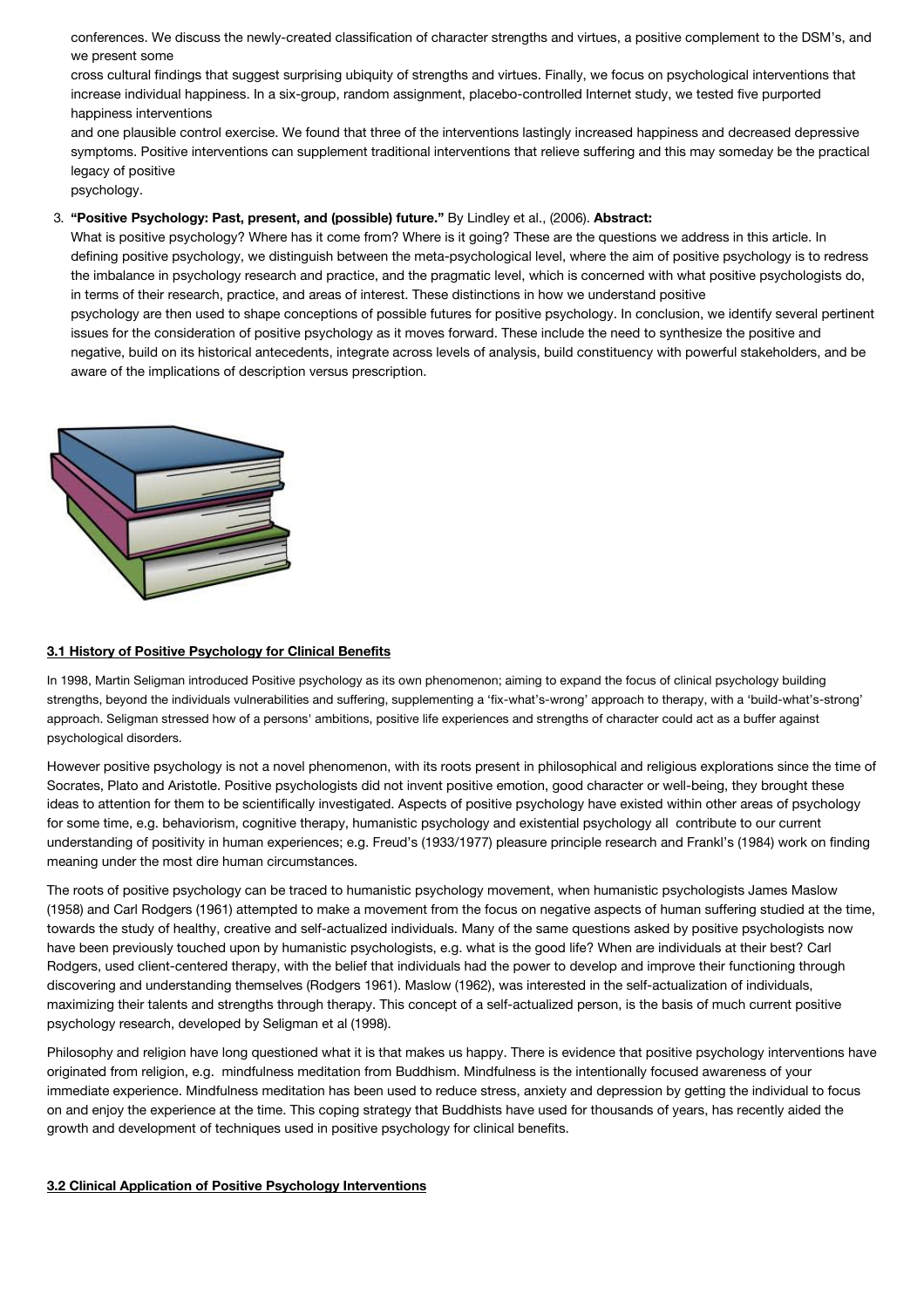Seligman et al (2005) aimed to make psychology into a more complete science integrating an understanding of human happiness and suffering and their interactions; focusing on validating interventions that alleviate suffering as well as those increasing well-being and happiness.

Since the emergence of positive psychology in 2000 as the study of positive emotion, positive character and positive institutions (Seligman & Csikszentmihalyi), interventions have advanced with the growth this field. A variety of happiness interventions have been tested extensively in recent years. Sin & Lyubomirsky define positive psychology interventions (PPI's) as- 'treatment methods or activities aimed at cultivating positive feelings, behaviours or cognitions'. They work to increase individual happiness, which has been found to bring beneficial life qualities; e.g. better health, more successful and more socially engaged (Lyubmirsky, King & Diener), making it fundamental for PPI's be applied in clinical settings more commonly. There are at least 100 interventions that claim to increase happiness from early Buddhism, through the humanistic psychology of 1960s, up to the present positive psychology developments.

In 2004, Seligman & Peterson wrote 'Character Strength and virtues: A Handbook and Classification' with its aim to classify psychological well-being the way that the DSM classifies the psychological disorders that disable human beings.

Seligman et al tested five positive psychology interventions (PPI) in one single study in 2005, recruiting 411 adult participants via the internet. They measured each intervention for depression (Center for Epidemiological Studies-Depression Scale (CES-D) symptom survey) and happiness (Steen Happiness Index (SHI), testing which interventions really work.

#### **Gratitude: Increases happiness**

Participants were give one week to write and deliver in person, a letter of gratitude to someone they had never thanked for being especially kind to them.

#### **Three good things in life: Increase of well-being and happiness**

Participants were asked to write down three things that went well each day and why, each night for one week. They had to write a cause for each good thing.

# **You at your best: Promotes positive emotions**

Participants asked to write about a time when they were at their best and then try to reflect on personal strengths displayed in the story. They were told to read their story every day for a week and to reflect on the strengths they identified.

#### **Using signature strengths in a new way**

Participants asked to take Seligman's inventory of character strengths online (www.authentichappiness.org [\(http://www.authentichappiness.org/\)\) and to receive individualized feedback about their top five strengths.](http://www.authentichappiness.org/) They then had to use one of these strengths in a new and different way every day for one week.

#### **Identifying signature strengths**

Participants had to take the same survey to identify five highest strengths, and then use them more often during the next week.

A placebo control group were asked to write about their early memories every night for one week.

When compared to a control, two positive psychology interventions- *using signature strengths in a new way* and *three good things*, increased happiness and decreased depressive symptoms long-term (6 months). The gratitude exercise triggered the highest initial positive changes for one month, however this boost in happiness was returned back to participant baseline happiness by 3 months. *You at your best*, *identifying signature strengths* and the *placebo group* all created positive but brief effects on happiness and depression.

It was found that continued practice of an intervention led to increased positive outcomes. Participants who continued the exercises after the one week of testing and who adhered to the exercises were the happiest. This shows that long-term effects of PPI's are most pronounced for those who continue the exercises. These positive interventions could be most beneficial if combined in packages together or PPIs as a supplement to therapy focused on alleviating suffering.

# **META-ANALYSIS**

Sin & Lyubromirsky (2009) carried out a meta-analysis which tested whether positive psychology interventions (PPIs) enhance well-being and alleviate depressive symptoms, also aiming to provide practical guidance to clinicians. There were 51 interventions totalling 4266 individuals. Results revealed that PPIs significantly enhance well-being and decrease depressive symptoms. Other factors found to impact the effectiveness of PPIs include depression status, self-selection, participant age and format and duration of interventions. They believe that clinicians should incorporate PPIs into their clinical work, particularly working well with patients who are depressed, older or highly motivated to improve, when delivered as individual therapy for longer periods of time.

#### General and Clinical Populations

In 2013 a meta-analysis was carried out by Bolier et al, investigating effects of specific PPIs in the general public and in those with psychosocial problems, measuring psychological and subjective well-being and depressive symptoms. Finding various PPIs in the forms of self-help interventions, group training and individual therapy, significantly increase both subjective and psychological well-being and reduce depression.

Couple's Therapy